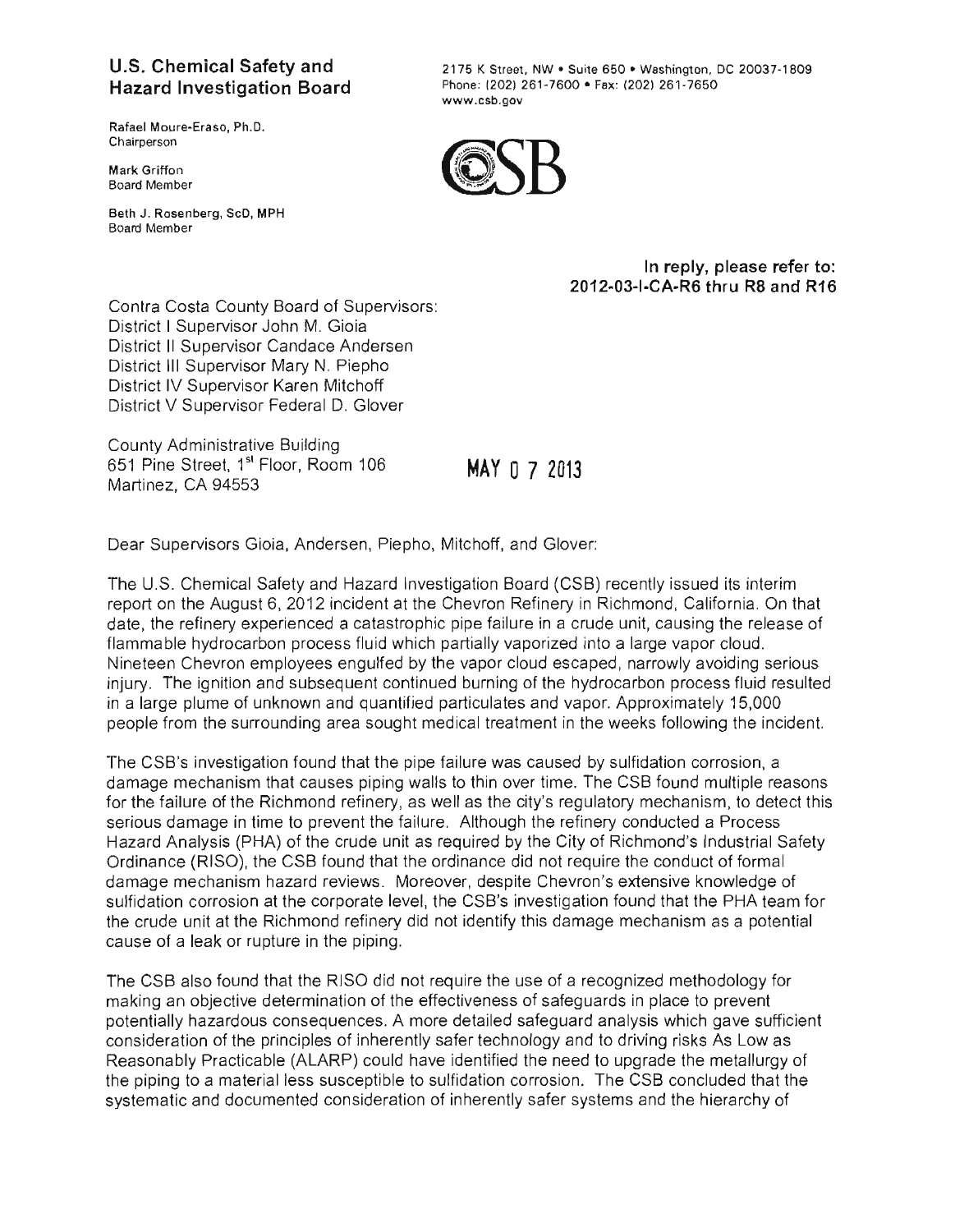controls to the greatest extent feasible by Chevron and other process plants during PHAs, Management of Change analyses, prior to new construction , rebuilds, and repairs, and in the development of corrective actions from incident investigation recommendations would provide a more adequate degree of protection from incidents like the one that occurred on August 6, 2012. The CSB also concluded that enforcement steps were necessary to ensure that adequate damage mechanism hazard reviews were conducted to confirm the proper conduct and completion of necessary mechanical integrity work at the Richmond refinery, as reflected in separate recommendations to Chevron on these matters.

Because the RISO contains the same requirements as Contra Costa's Industrial Safety Ordinance (ISO),' the CSB issued four recommendations to the Board of Supervisors of Contra Costa County, as follows:

#### Recommendation No. 2012-03-I-CA-R6:

Revise the Industrial Safety Ordinance (ISO) to require that Process Hazard Analyses include documentation of the recognized methodologies, rationale and conclusions used to claim that safeguards intended to control hazards will be effective. This process shall use established qualitative, quantitative, and/or semi-quantitative methods such as Layers of Protection Analysis (LOPA).

#### Recommendation No. 2012-03-I-CA-R7:

Revise the Industrial Safety Ordinance (ISO)' to require the documented use of inherently safer systems analysis and the hierarchy of controls to the greatest extent feasible in establishing safeguards for identified process hazards. The goal shall be to drive the risk of major accidents to As Low As Reasonably Practicable (ALARP). Include requirements for inherently safer systems analysis to be automatically triggered for all Management of Change and Process Hazard Analysis reviews, prior to the construction of new processes, process unit rebuilds, significant process repairs, and in the development of corrective actions from incident investigation recommendations.

#### Recommendation No. 2012-03-I-CA-R8:

Monitor and confirm the effective implementation of the damage mechanism hazard review program (2012-03-I-CA-R1 and 2012-03-I-CA-R2*23),* so that all necessary mechanical integrity

<sup>1</sup>The CSB issued separate recommendations to the City of Richmond calling for revisions to the Richmond Industrial Safety Ordinance (RISO).

 $^2$  Recommendation No. 2012-03-I-CA-R1, to Chevron U.S.A, reads as follows:

<sup>&</sup>quot;At all Chevron U.S. refineries, engage a diverse team of qualified personnel to perform a documented damage mechanism hazard review. This review shall be an integral part of the Process Hazard Analysis cycle and shall be conducted on all PSM-covered process piping circuits and process equipment. The damage mechanism hazard review shall identify potential process damage mechanisms and consequences of failure, and shall ensure safeguards are in place to control hazards presented by those damage mechanisms. Analyze and incorporate into this review applicable industry best practices, Chevron Energy Technology Company findings and recommendations, and inherently safer systems to the greatest extent feasible. "

Recommendation No. 2012-03-I-CA-R2, to Chevron U.S.A, reads as follows:

At all California Chevron U.S. refineries, report leading and lagging process safety indicators, such as the action item completion status of recommendations from damage mechanism hazard reviews, to the federal, state, and local regulatory agencies that have chemical release prevention authority.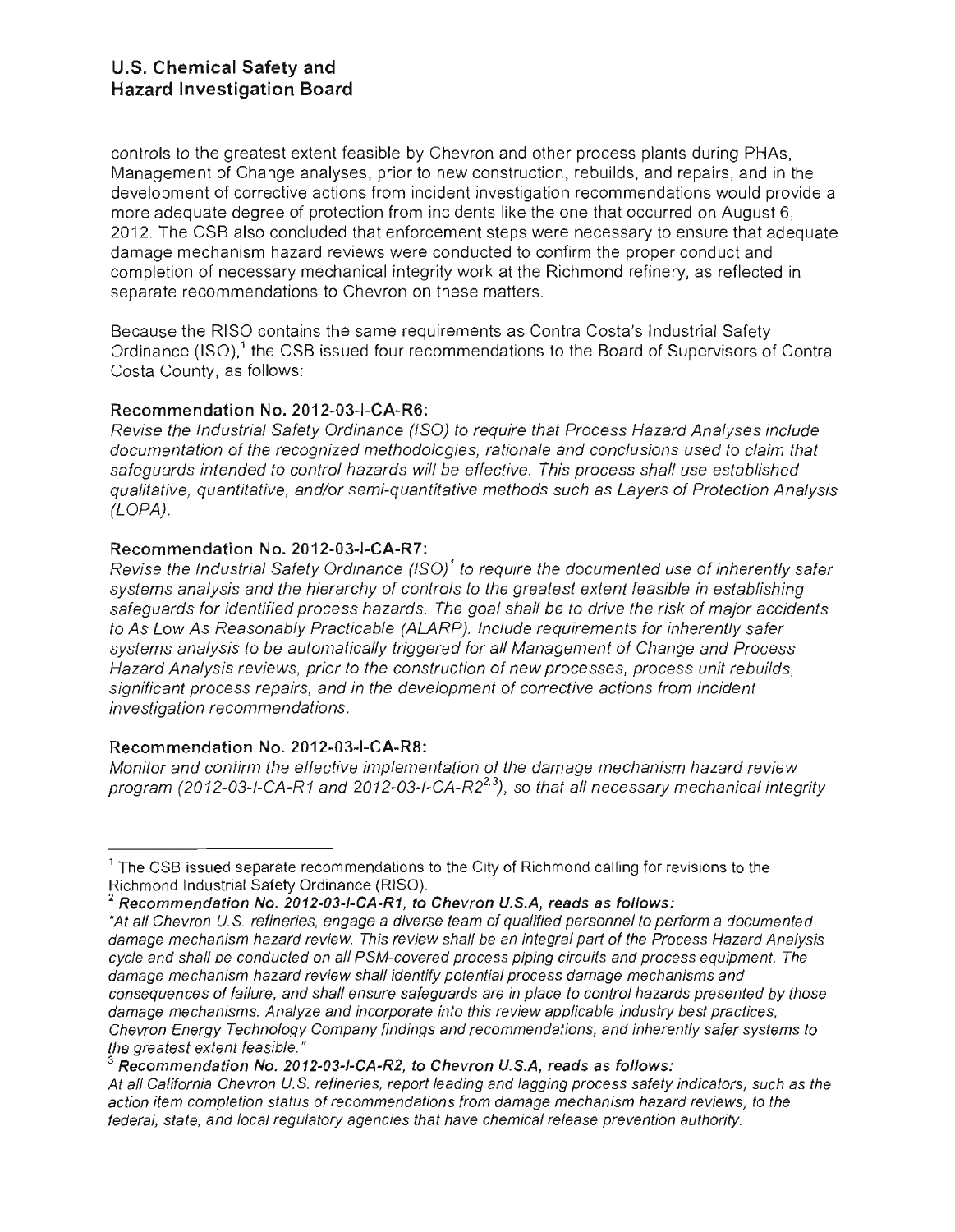## U.S. Chemical Safety and Hazard Investigation Board

work at the Chevron Richmond Refinery is identified and recommendations are completed in a timely way.

### Recommendation No. 2013·03·I·CA·R16:

Participate in the joint regulatory program described in recommendation 2012-03·I·CA·R11*<sup>4</sup>* This participation shall include contributing relevant data to the repository of investigation and inspection data created by the California Department of Industrial Relations and jointly coordinating activities.

A more detailed rationale for these recommendations is available in the enclosed interim report, which can also be downloaded from our website at www.csb.gov.

The CSB's Office of Recommendations tracks the implementation of the agency's recommendations, and the Board votes to assign a status to its recommendations depending on the action(s) proposed and taken by recipients. The status of allr ecommendations is posted on the CSB website (www.csb.gov), where more information about our processes/procedures relative to issued recommendations is also available (see "Frequently Asked Questions" under the Recommendations tab on the web page ).

Per our policies and procedures, our staff will need to obtain from the offices of the Board of Supervisors or their authorized representatives, documentation of the relevant actions planned and eventually taken by the Board to implement these recommendations. We would appreciate a response within 60 days detailing the Board's plans for implementation of these recommendations and indicating the person(s) authorized to correspond with the CSB on this matter.

If you have any questions or need further information, please contact Ms. Morgan at (202) 261· 7642, or Christina.Morgan@csb.gov. In all future correspondence pertaining to these recommendations, please refer to the recommendation numbers 2012·3·I·CA·R6 through R8, and copy Ms. Morgan.

2. Establish procedures for greater workforce and public participation including the public reporting of information; and

 $^4$  Recommendation No. 2012-03-I-R11, to the CA State Legislature and Governor, reads as follows: Establish a multi-agency process safety regulatory program for all California oil refineries to improve the public accountability, transparency, and performance of chemical accident prevention and mechanical integrity programs. This program shall: Establish a system to report to the regulator the recognized methodologies, findings, conclusions and corrective actions related to refinery mechanical integrity inspection and repair work arising from Process Hazard Analyses, California oil refinery turnarounds and maintenance-related shutdowns;

<sup>1.</sup> Require reporting of information such as damage mechanism hazard reviews, notice of upcoming maintenance-related shutdowns, records related to proposed and completed mechanical integrity work lists, and the technical rationale for any delay in work proposed but not yet completed;

<sup>3.</sup> Provide mechanisms for federal, state and local agency operational coordination, sharing of data (including safety indicator data), and joint accident prevention activities. The California Department of Industrial Relations will be designated as the lead state agency for establishing a repository of joint investigative and inspection data, coordinating the sharing of data and joint accident prevention activities.